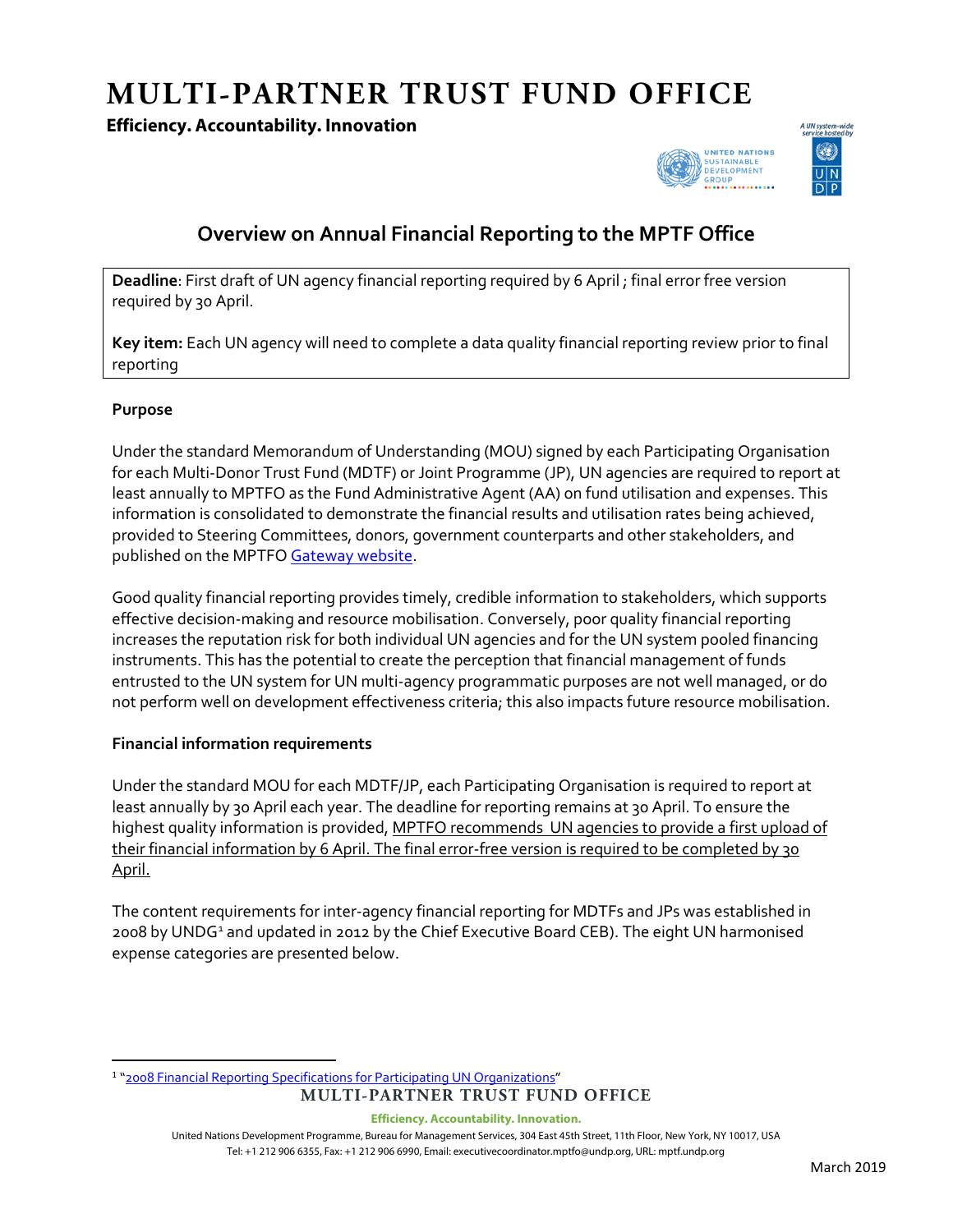Each MPTFO project represents one unit in the fund architecture design of an MDTF/JP; it may represent an allocation, a programme or a project. Agencies are required to report current year expenses on all fund transfers received from the MPTF Office *for each MPTFO project ID* by categorizing the expenses into the CEB categories. For a detailed description of these categories, refer to Annex I.

#### **2012 CEB Harmonized Expense Categories for UN system reporting**

- 1. Staff and other personnel costs
- 2. Supplies, commodities and materials
- 3. Equipment, vehicles and furniture, including depreciation
- 4. Contractual services
- 5. Travel
- *6.* Transfers and grants to counterparts
- *7.* General operating and other direct costs
- 8. Indirect support costs

## **Key considerations in providing quality financial information**

Based on experience gained in the last decade of inter-agency financial reporting for MDTFs and JPs, below are the top five issues that occur with considerable frequency and which impact the credibility and reliability of financial reporting by Participating Organisations. For annual reporting, we are requesting each UN agency to review their financial information against these criteria and make corrections where necessary prior to finalizing the financial reporting upload by 30 April. The top five issues are frequently commented on by donors reviewing utilization of their contributions, steering committees in making allocations and auditors in reviewing MDTF/JP financial results based on the UN agency information provided.

**1. Incomplete or no expenses are reported** – in this case no or low expenses have been reported against an ongoing MPTFO project, excluding new projects for which transfers were made just prior to year-end. Low utilisation rates negatively impact the perception of future needs for donor contributions to an MDTF/JP and Steering Committee allocations to a UN agency. This may occur due to incomplete or incorrect mapping of projects by agencies to an MPTFO project. All funding provided to each individual Participating Organisation are listed on the [MPTF Office GATEWAY](http://mptf.undp.org/) by project, including the delivery rate. Projects listed with 0% delivery rate (no expenses reported) can be viewed by going to the home page, clicking on the UN agency acronym on the drop down menu of the  $5<sup>th</sup>$  tab called "Participating Organisations" and ticking the box for 'projects' under "Projects & Funds". Guides to facilitate navigation are available on the GATEWA[Y Learning page.](http://mptf.undp.org/general/learning)

**2. Over-expenses reported** – expenses have been reported in excess of the amount transferred by the MPTF Office for an individual MPTFO project. Typically this occurs as a result of a) expenses attributable to another donor have been reported along with expenses for transfers made by MPTFO; or b) a UN agency has incorrectly mapped or tagged multiple projects in its ERP system to an MPTFO project. Over-expenses by UN agency are very visible in both the annual reports and on the MPTF [Office GATEWAY](http://mptf.undp.org/) and give a clear message to readers and decision makers that the information reported cannot be relied upon. Subject to programmatic requirements, it is preferable to have a oneto-one project mapping whereby one MPTFO project is direct mapped to one UN agency project. Projects with over-expenses that need correction can be located the same way as (1) above and reviewing projects with > 100% utilization.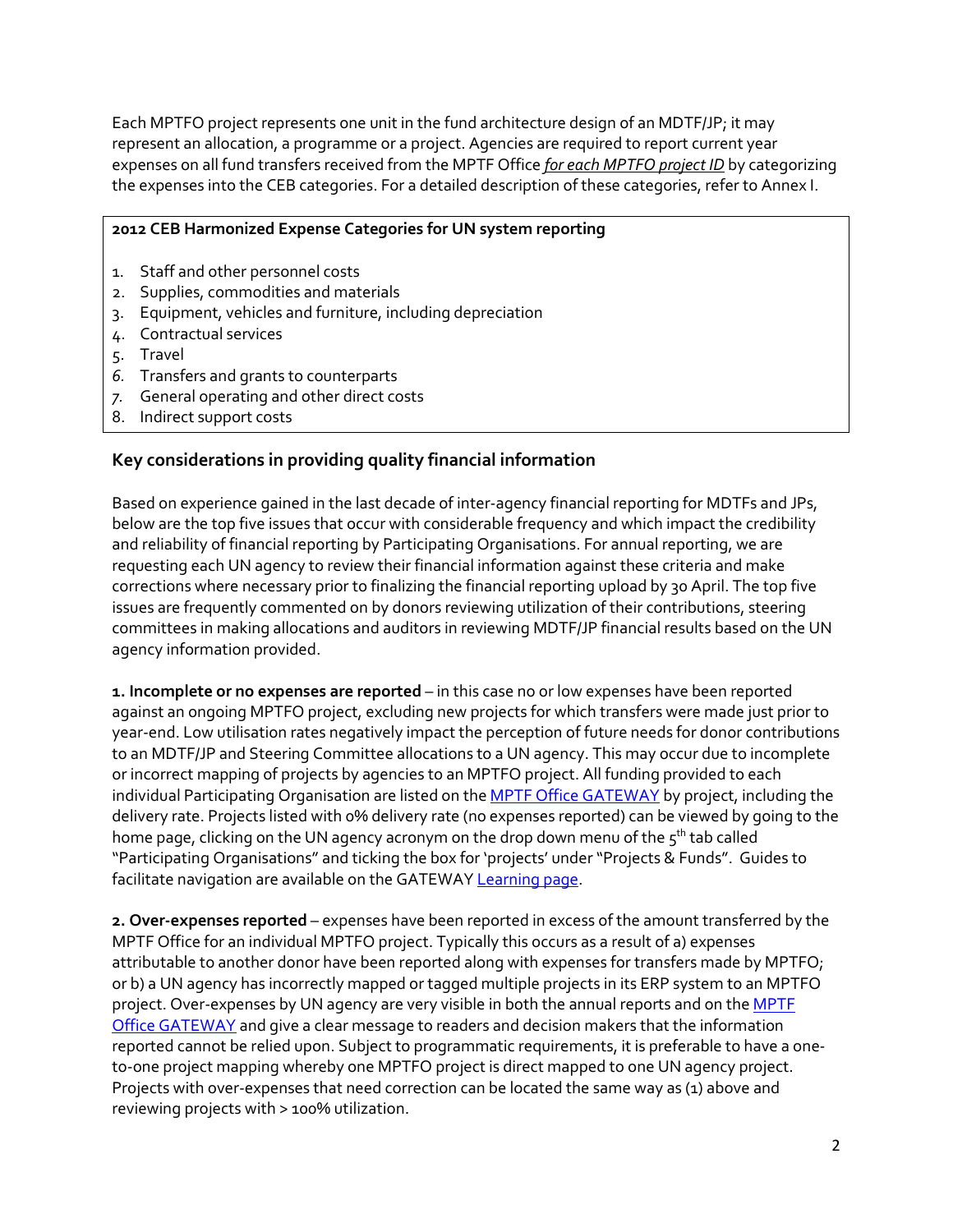**3. Excessive indirect costs reported** – indirect costs are reported in excess of the approved amount. UNDG established a common indirect cost rate of 7% for MDTFs/JPs irrespective of the methodology agencies employed for UN agency specific charging of indirect costs. Where agencies use the "earn-asyou-go" method, indirect costs are more often accurate. Where agencies use the "off-the-top method" this creates annual reporting where indirect costs are excessive. This reflects negatively since as per the legal agreement with the donors and as stated in the MOU the indirect cost rate is capped at 7%. Agencies need to ensure only 7% indirect costs of annual expenses are actually incurred and reported each year. For three Funds that were established prior to the standard rate (Iraq Trust Fund, CFIA and the Peace Building Fund) transfers made for projects approved before 2008 may vary from the standard 7%. For these Funds, the agreed indirect cost rate is reflected in the ProDoc signed by the Participating Organisation. For Common Humanitarian Funds, were an organization acts as a Managing Agent (which is a separate role from a Participating Organisation) the indirect cost varies by Fund. Please contact us if you unsure of the correct rate to use for a CHF Managing Agent role.

**4. Final refunds are not made and Projects are not financially closed for many years.** Projects need to be continually reported on until there is a zero balance and the correct indirect costs are reported. Where project balances are not refunded or projects are not closed timely, this substantially increases the workload and cost for all agencies and the AA servicing these projects. It prevents refunds from being reprogrammed into new projects managed by the UN system and reflects negatively among donors that are accountable to their constituents on the effective use of tax dollars, thereby impacting resource mobilisation. MPFTO will continue to request final reports for all projects operationally closed within the last 12 months and prior by 30 June each year, and notify agencies of all projects that are overdue for closure and/or refunds based on the information reported to MPTFO by each UN agency. In the future new tools will be added to UNEX 2.0 and Gateway for Participating Organisations and interested parties to view their portfolio of projects and any issues outstanding that are preventing closure.

**5. European Commission (EC) funded projects – over-expenses reported against budget lines or missing reporting resulting in ineligible expenses for Participating Organisations.** The EC uses the information reported by agencies to determine whether expenses are eligible and whether conditions have been met to proceed with an additional contribution. *It is imperative that an agency's UN HQ colleagues responsible for reporting have communicated to their Country Office counterparts how your organization has mapped your General Ledger Chart of Accounts to the CEB categories* to enable the implementing office to monitor budget to actual expenses at the CEB category level. The EC requires budget adjustments to be made at the individual budget line item level, typically represented by the CEB reporting categories, *prior* to expenses being incurred. Where a UN agency reports expenses in excess of a UNDG line item in the budget this can a) prevent a contribution from being released to the MDTF/JP and therefore agencies, thereby interrupting the programme; or b) require agencies to finance the excess from another budget source based on the EC pre-financing requirements.

# **Where to find help**

For technical queries related to the MPTFO financial reporting IT system please contact Farnaz Shemirani, Operations Associate – MPTFO [\(farnaz.shemirani@undp.org](mailto:farnaz.sherimani@undp.org)). For policy queries on financial reporting on MDTFs/JPs administered by MPTFO please contact Aamir Maqsood Khan – Finance Specialist, MPTFO (aamir.magsood@undp.org) or Louise Moretta - Chief of Finance, MPTFO [\(louise.moretta@undp.org](mailto:louise.moretta@undp.org) )